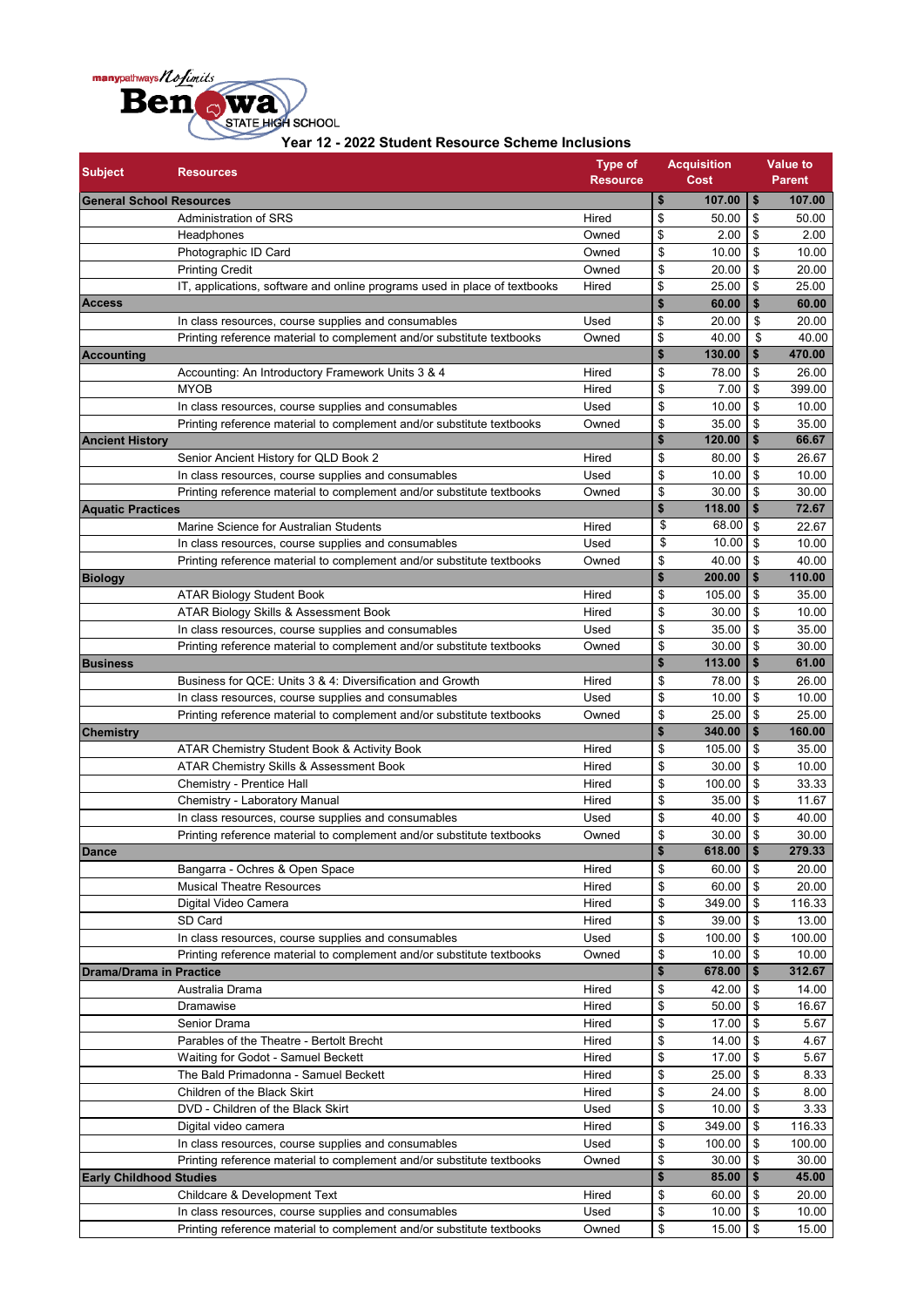

| Year 12 - 2022 Student Resource Scheme Inclusions |  |  |  |  |  |  |  |
|---------------------------------------------------|--|--|--|--|--|--|--|
|---------------------------------------------------|--|--|--|--|--|--|--|

| <b>Subject</b>               | <b>Resources</b>                                                                  | <b>Type of</b><br><b>Resource</b> |              | <b>Acquisition</b><br>Cost |                         | <b>Value to</b><br><b>Parent</b> |
|------------------------------|-----------------------------------------------------------------------------------|-----------------------------------|--------------|----------------------------|-------------------------|----------------------------------|
| <b>Economics</b>             |                                                                                   |                                   | \$           | 113.00                     | \$                      | 61.00                            |
|                              | Economics for the Real World: Units 3 & 4                                         | Hired                             | \$           | 78.00                      | \$                      | 26.00                            |
|                              | In class resources, course supplies and consumables                               | Used                              | \$           | 10.00                      | \$                      | 10.00                            |
|                              | Printing reference material to complement and/or substitute textbooks             | Owned                             | \$           | 25.00                      | \$                      | 25.00                            |
| <b>Engineering Skills</b>    |                                                                                   |                                   | \$           | 135.00                     | \$                      | 115.00                           |
|                              | Engineering Text                                                                  | Hired                             | \$           | 30.00                      | \$                      | 10.00                            |
|                              | In class resources, course supplies and consumables                               | Used                              | \$           | 95.00                      | \$                      | 95.00                            |
|                              | Printing reference material to complement and/or substitute textbooks             | Owned                             | \$           | 10.00                      | \$                      | 10.00                            |
| <b>English</b>               |                                                                                   |                                   | $\mathbf{s}$ | 177.00                     | \$                      | 85.67                            |
|                              | Macbeth and related readings                                                      | Hired                             | \$           | 19.00                      | \$                      | 6.33                             |
|                              | Never Let Me Go                                                                   | Hired                             | \$           | 32.00                      | \$                      | 10.67                            |
|                              | Fahrenheit 451                                                                    | Hired                             | \$           | 16.00                      | \$                      | 5.33                             |
|                              | DVD - Blade Runner                                                                | Hired                             | \$           | 20.00                      | \$                      | 6.67                             |
|                              | Anthology and essay texts                                                         | Hired                             | \$           | 50.00                      | \$                      | 16.67                            |
|                              | In class resources, course supplies and consumables                               | Used                              | \$           | 10.00                      | \$                      | 10.00                            |
|                              | Printing reference material to complement and/or substitute textbooks             | Owned                             | \$           | 30.00                      | \$                      | 30.00                            |
|                              | * parents are given a list of specific titles at the beginning of the school year |                                   |              |                            |                         |                                  |
|                              | <b>English &amp; Literature Extension</b>                                         |                                   | \$           | 190.00                     | \$                      | 90.00                            |
|                              | <b>Literacy Theory</b>                                                            | Hired                             | \$           | 55.00                      | \$                      | 18.33                            |
|                              | <b>Beginning Theory</b>                                                           | Hired                             | \$           | 45.00                      | \$                      | 15.00                            |
|                              | Literary Theory Reference Books                                                   | Hired                             | \$           | 50.00                      | \$                      | 16.67                            |
|                              | In class resources, course supplies and consumables                               | Used                              | \$           | 20.00                      | \$                      | 20.00                            |
|                              | Printing reference material to complement and/or substitute textbooks             | Owned                             | \$           | 20.00                      | \$                      | 20.00                            |
|                              | English as an Additional Language                                                 |                                   | \$           | 229.00                     | \$                      | 113.00                           |
|                              | <b>Translation dictionaries</b>                                                   | Hired                             | \$           | 50.00                      | \$                      | 16.67                            |
|                              | Macbeth and related readings                                                      | Hired                             | \$           | 19.00                      | \$                      | 6.33                             |
|                              | Never Let Me Go                                                                   | Hired                             | \$           | 32.00                      | \$                      | 10.67                            |
|                              | Persepolis                                                                        | Hired                             | \$           | 30.00                      | \$                      | 10.00                            |
|                              | The Boat                                                                          | Hired                             | \$           | 23.00                      | \$                      | 7.67                             |
|                              | DVD - Blade Runner                                                                | Hired                             | \$           | 20.00                      | \$                      | 6.67                             |
|                              | In class resources, course supplies and consumables                               | Used                              | \$           | 25.00                      | \$                      | 25.00                            |
|                              | Printing reference material to complement and/or substitute textbooks             | Owned                             | \$           | 30.00                      | \$                      | 30.00                            |
| <b>English Literature</b>    |                                                                                   |                                   | $\mathbf{s}$ | 152.00                     | \$                      | 90.67                            |
|                              | The Poisonwood Bible                                                              | Hired                             | \$           | 17.00                      | \$                      | 5.67                             |
|                              | A Streetcar named Desire                                                          | Hired                             | \$           | 15.00                      | \$                      | 5.00                             |
|                              | DVD - Glitch                                                                      | Hired                             | \$           | 20.00                      | \$                      | 6.67                             |
|                              | Short story and poetry anthologies                                                | Hired                             | \$           | 40.00                      | \$                      | 13.33                            |
|                              | In class resources, course supplies and consumables                               | Used                              | \$           | 20.00                      | $\overline{\mathbf{3}}$ | 20.00                            |
|                              | Printing reference material to complement and/or substitute textbooks             | Owned                             | \$           | 40.00                      | \$                      | 40.00                            |
| <b>Essential English</b>     |                                                                                   |                                   | \$           | 83.00                      | \$                      | 71.00                            |
|                              | The Story of Tom Brennan                                                          | Hired                             | \$           | 18.00                      | \$                      | 6.00                             |
|                              | In class resources, course supplies and consumables                               | Used                              | \$           | 25.00                      | \$                      | 25.00                            |
| <b>Essential Mathematics</b> | Printing reference material to complement and/or substitute textbooks             | Owned                             | \$<br>\$     | 40.00<br>120.00            | \$<br>\$                | 40.00<br>70.00                   |
|                              | <b>Cambridge Essential Mathematics</b>                                            |                                   |              | 75.00                      |                         |                                  |
|                              | In class resources, course supplies and consumables                               | Hired<br>Used                     | \$<br>\$     | 10.00                      | \$<br>\$                | 25.00<br>10.00                   |
|                              | Printing reference material to complement and/or substitute textbooks             | Owned                             | \$           | 35.00                      | \$                      | 35.00                            |
| <b>French Extension</b>      |                                                                                   |                                   | \$           | 25.00                      | \$                      | 25.00                            |
|                              | In class resources, course supplies and consumables                               | Used                              | \$           | 10.00                      | \$                      | 10.00                            |
|                              | Printing reference material to complement and/or substitute textbooks             | Owned                             | \$           | 15.00                      | \$                      | 15.00                            |
| <b>Furnishing Skills</b>     |                                                                                   |                                   | \$           | 155.00                     | \$                      | 135.00                           |
|                              | Furnishing - An Industry Study                                                    | Hired                             | \$           | 30.00                      | \$                      | 10.00                            |
|                              | In class resources, course supplies and consumables                               | Used                              | \$           | 110.00                     | \$                      | 110.00                           |
|                              | Printing reference material to complement and/or substitute textbooks             | Owned                             | \$           | 15.00                      | \$                      | 15.00                            |
| <b>General Mathematics</b>   |                                                                                   |                                   | \$           | 165.00                     | \$                      | 75.00                            |
|                              | Pearson General Mathematics 12 Student Book                                       | Hired                             | \$           | 105.00                     | \$                      | 35.00                            |
|                              | Pearson General Mathematics 12 Exam Prep. Workbook                                | Hired                             | \$           | 30.00                      | \$                      | 10.00                            |
|                              | In class resources, course supplies and consumables                               | Used                              | \$           | 10.00                      | \$                      | 10.00                            |
|                              | Printing reference material to complement and/or substitute textbooks             | Owned                             | \$           | 20.00                      | \$                      | 20.00                            |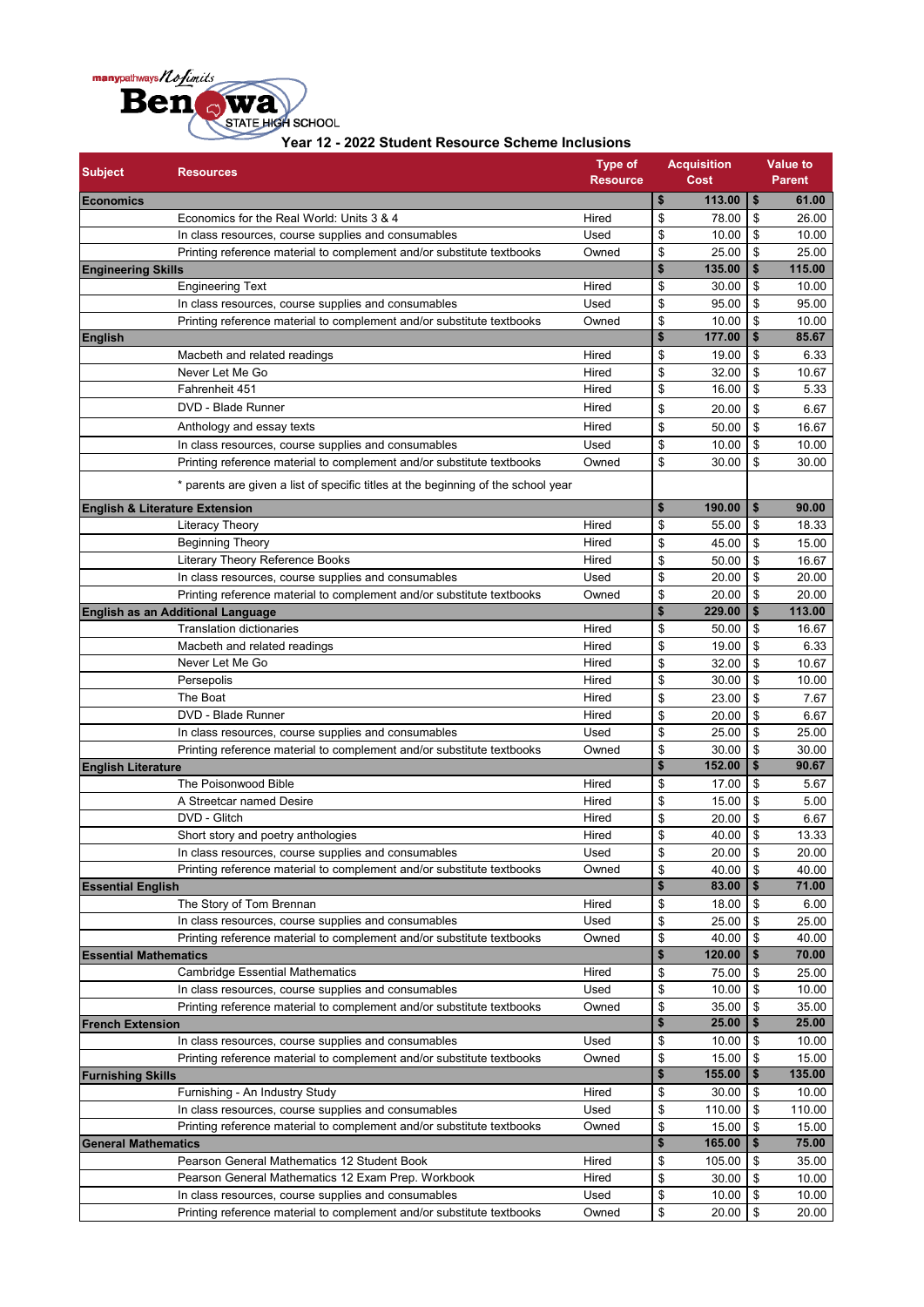

| Year 12 - 2022 Student Resource Scheme Inclusions |  |
|---------------------------------------------------|--|

| <b>Subject</b>                    | <b>Resources</b>                                                                                                             | <b>Type of</b><br><b>Resource</b> |          | <b>Acquisition</b><br>Cost |          | <b>Value to</b><br><b>Parent</b> |
|-----------------------------------|------------------------------------------------------------------------------------------------------------------------------|-----------------------------------|----------|----------------------------|----------|----------------------------------|
| Geography                         |                                                                                                                              |                                   | \$       | 120.00                     | \$       | 60.00                            |
|                                   | Senior Geography for QLD 1 Units 3 & 4                                                                                       | Hired                             | \$       | 90.00                      | \$       | 30.00                            |
|                                   | In class resources, course supplies and consumables                                                                          | Used                              | \$       | 10.00                      | \$       | 10.00                            |
|                                   | Printing reference material to complement and/or substitute textbooks                                                        | Owned                             | \$       | 20.00                      | \$       | 20.00                            |
| <b>Health</b>                     |                                                                                                                              |                                   | \$       | 40.00                      | \$       | 40.00                            |
|                                   | In class resources, course supplies and consumables                                                                          | Used                              | \$       | 10.00                      | \$       | 10.00                            |
|                                   | Printing reference material to complement and/or substitute textbooks                                                        | Owned                             | \$       | 30.00                      | \$       | 30.00                            |
| <b>Hospitality Practices</b>      |                                                                                                                              |                                   | \$       | 269.00                     | \$       | 126.33                           |
|                                   | Professional Hospitality Textbook                                                                                            | Hired                             | \$       | 32.00                      | \$       | 10.67                            |
|                                   | Catering towards a Career                                                                                                    | Hired                             | \$       | 38.00                      | \$       | 12.67                            |
|                                   | Catering (book)<br>Recipe Booklets X 4                                                                                       | Hired<br>Hired                    | \$       | 34.00                      | \$       | 11.33                            |
|                                   | Kitchen Equipment/Utensils                                                                                                   | Hired                             | \$<br>\$ | 20.00<br>90.00             | \$<br>\$ | 6.67<br>30.00                    |
|                                   | In class resources, course supplies and consumables                                                                          | Used                              | \$       | 30.00                      | \$       | 30.00                            |
|                                   | Printing reference material to complement and/or substitute textbooks                                                        | Owned                             | \$       | 25.00                      | \$       | 25.00                            |
| <b>Industrial Graphics Skills</b> |                                                                                                                              |                                   | \$       | 107.00                     | \$       | 59.00                            |
|                                   | Senior Graphics Textbook                                                                                                     | Hired                             | \$       | 72.00                      | \$       | 24.00                            |
|                                   | In class resources, course supplies and consumables                                                                          | Used                              | \$       | 25.00                      | \$       | 25.00                            |
|                                   | Printing reference material to complement and/or substitute textbooks                                                        | Owned                             | \$       | 10.00                      | \$       | 10.00                            |
| <b>Italian</b>                    |                                                                                                                              |                                   | \$       | 82.00                      | \$       | 47.33                            |
|                                   | Pronti, Via! Student Book 3                                                                                                  | Hired                             | \$       | 52.00                      | \$       | 17.33                            |
|                                   | In class resources, course supplies and consumables                                                                          | Used                              | \$       | 10.00                      | \$       | 10.00                            |
|                                   | Printing reference material to complement and/or substitute textbooks                                                        | Owned                             | \$       | 20.00                      | \$       | 20.00                            |
| Japanese                          |                                                                                                                              |                                   | \$       | 92.00                      | \$       | 50.67                            |
|                                   | iiTomo Senior                                                                                                                | Hired                             | \$       | 62.00                      | \$       | 20.67                            |
|                                   | In class resources, course supplies and consumables                                                                          | Used                              | \$       | 10.00                      | \$       | 10.00                            |
|                                   | Printing reference material to complement and/or substitute textbooks                                                        | Owned                             | \$       | 20.00                      | \$       | 20.00                            |
| <b>Legal Studies</b>              |                                                                                                                              |                                   | \$       | 120.00                     | \$       | 63.33                            |
|                                   | Legal Studies for Qld Units 3 & 4 8th ed Vol 2                                                                               | Hired                             | \$       | 85.00                      | \$       | 28.33                            |
|                                   | In class resources, course supplies and consumables                                                                          | Used                              | \$       | 10.00                      | \$       | 10.00                            |
|                                   | Printing reference material to complement and/or substitute textbooks                                                        | Owned                             | \$       | 25.00                      | \$       | 25.00                            |
| <b>Marine Science</b>             |                                                                                                                              |                                   | \$       | 98.00                      | \$       | 52.67                            |
|                                   | Marine Science for Australian Students                                                                                       | Hired                             | \$       | 68.00                      | \$       | 22.67                            |
|                                   | In class resources, course supplies and consumables                                                                          | Used                              | \$       | 10.00                      | \$       | 10.00                            |
|                                   | Printing reference material to complement and/or substitute textbooks                                                        | Owned                             | \$       | 20.00                      | \$       | 20.00                            |
| <b>Mathematical Methods</b>       |                                                                                                                              |                                   | \$       | 165.00                     | \$       | 75.00                            |
|                                   | Pearson Mathematics Methods 12 Student Book                                                                                  | Hired                             | \$       | 105.00                     | \$       | 35.00                            |
|                                   | Pearson Mathematics Methods 12 Exam Prep. Workbook                                                                           | Hired                             | \$       | 30.00                      | \$       | 10.00                            |
|                                   | In class resources, course supplies and consumables                                                                          | Used                              | \$       | 10.00                      | \$       | 10.00                            |
|                                   | Printing reference material to complement and/or substitute textbooks                                                        | Owned                             | \$       | 20.00                      | \$       | 20.00                            |
|                                   | Media Arts in Practice/ Certificate III Visual Arts (Photography)                                                            |                                   | \$       | 1,927.50                   | \$       | 991.17                           |
|                                   | Digital SLR camera with tele lenses                                                                                          | Hired                             | \$       | 1,399.00                   | \$       | 466.33                           |
|                                   | Video Camera                                                                                                                 | Hired                             | \$       | 335.50                     | \$       | 111.83                           |
|                                   | Adobe CC Master Collection                                                                                                   | Hired                             | \$       | 43.00                      | \$       | 263.00                           |
|                                   | In class resources, course supplies and consumables                                                                          | Used                              | \$       | 100.00                     | \$       | 100.00                           |
|                                   | Printing reference material to complement and/or substitute textbooks                                                        | Owned                             | \$       | 50.00                      | \$       | 50.00                            |
| <b>Modern History</b>             |                                                                                                                              |                                   | \$       | 120.00                     | \$       | 66.67                            |
|                                   | Senior Modern History for QLD Book 2                                                                                         | Hired                             | \$       | 80.00                      | \$       | 26.67                            |
|                                   | In class resources, course supplies and consumables                                                                          | Used                              | \$       | 10.00                      | \$       | 10.00                            |
|                                   | Printing reference material to complement and/or substitute textbooks                                                        | Owned                             | \$       | 30.00                      | \$       | 30.00                            |
| <b>Music</b>                      |                                                                                                                              |                                   | \$       | 1,311.00                   | \$       | 710.67                           |
|                                   | In Tune with Music 3 & Score Reading Book                                                                                    | Hired                             | \$       | 150.00                     | \$       | 50.00                            |
|                                   | The Norton Scores 1 and 2                                                                                                    | Hired                             | \$       | 100.00                     | \$       | 33.33                            |
|                                   | Fiske Score Books 1, 2, 3 & 4                                                                                                | Hired                             | \$       | 208.00                     | \$       | 69.33                            |
|                                   | Les Miserables Songbook                                                                                                      | Hired                             | \$       | 25.00                      | \$       | 8.33                             |
|                                   | Sarah Hopkins - Past Life Melodies                                                                                           | Hired                             | \$       | 28.00                      | \$       | 9.33                             |
|                                   | Choral Scores - 10 x \$12 each                                                                                               | Hired                             | \$       | 120.00                     | \$       | 40.00                            |
|                                   | Guitar, Keyboard, Microphone, Amplifier and Drumkit or Practice Pads                                                         | Hired                             | \$       | 550.00                     | \$       | 183.33                           |
|                                   | Software - Sibelius                                                                                                          | Hired                             | \$<br>\$ | 90.00<br>10.00             | \$<br>\$ | 277.00                           |
|                                   | In class resources, course supplies and consumables<br>Printing reference material to complement and/or substitute textbooks | Used<br>Owned                     | \$       | 30.00                      | \$       | 10.00<br>30.00                   |
|                                   |                                                                                                                              |                                   |          |                            |          |                                  |